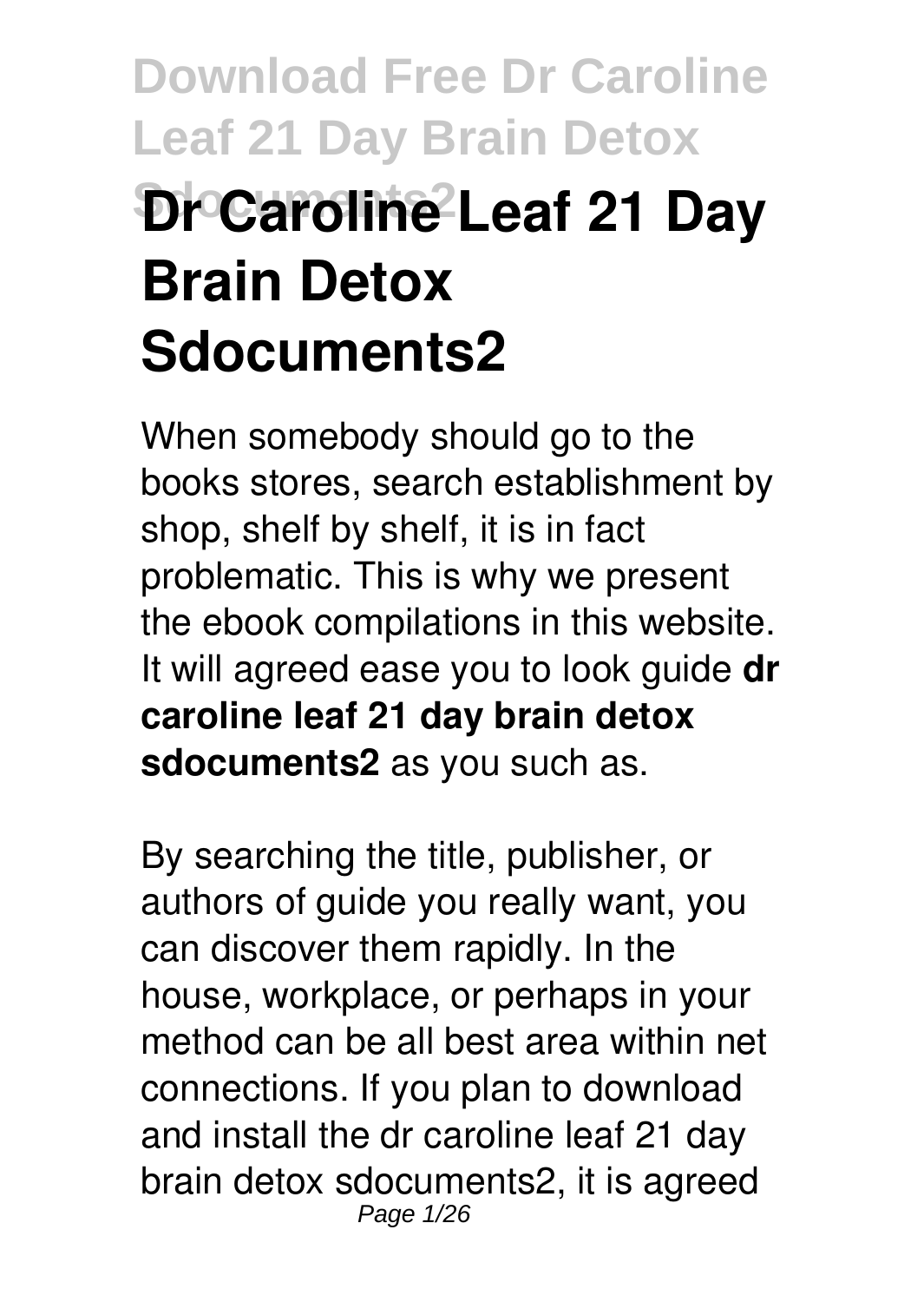simple then, past currently we extend the partner to purchase and create bargains to download and install dr caroline leaf 21 day brain detox sdocuments2 in view of that simple!

#### 21 Day Brain Detox Challenge Q\u0026A

How To Detox Your Brain Part 1 Dr Caroline Leaf YouTube 720p 5 Steps to Rewire and Detox Your BrainDr Caroline Leaf - 21 Day Detox - First 4 Min Dr. Caroline Leaf - Bring Toxic Thoughts into Captivity Final 21 Day Brain Detox Challenge Live Q\u0026A Overview of the 21 Day Brain Detox SWITCH ON YOUR BRAIN Bookclub Intro + Chapters 1-4 Pop those Toxic thoughts and renew Your Mind Dr Caroline Leaf Season 1, Episode 5 How To Detox Your Brain Part 2 Dr Caroline Leaf YouTube 720p Page 2/26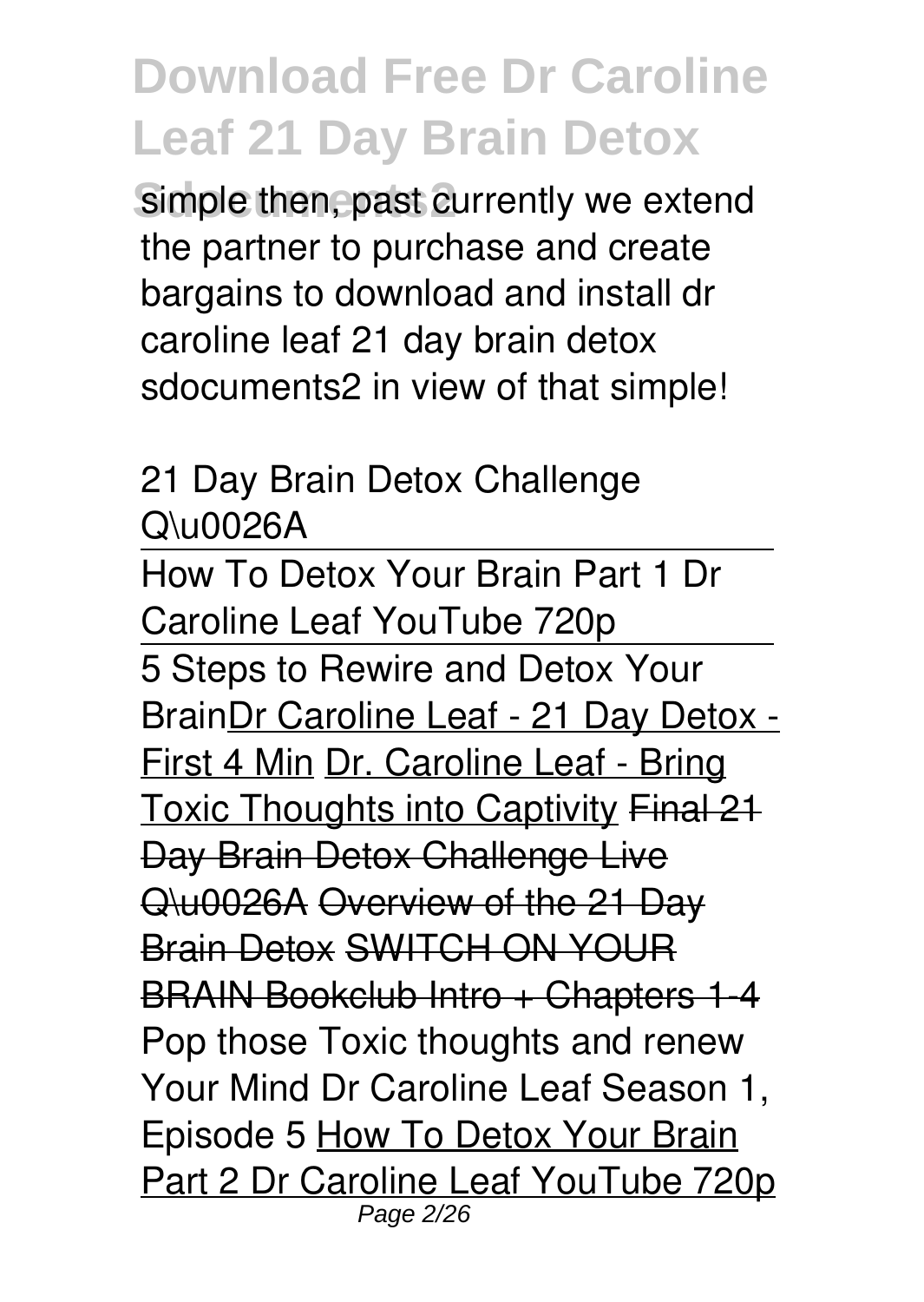Science of Thought | Caroline Leaf | TEDxOaksChristianSchool *Dr. Caroline Leaf | How To Rewire Your Brain | It's Supernatural with Sid Roth Podcast 106: The Keto Diet, leaky gut syndrome, essential oils, gut health and more w/Dr. Josh Axe* Dr. Caroline Leaf | Session 1 *Podcast 117: How to reduce inflammation, dangerous wellness fads and more with Dr. Will Cole*

Episode #65: Why we remember the negative  $+5$  tips to help you stop negative thinking! Podcast #73: 5 Steps to Identify \u0026 Eliminate the root of Anxiety (or any mental ill-health issue) *Podcast 131: The best diet for mental and brain health according to a nutritional psychiatrist* Dr. Caroline Leaf - Ending Toxic Thoughts Dr. Caroline Leaf - Healthy Thoughts vs. Toxic Thoughts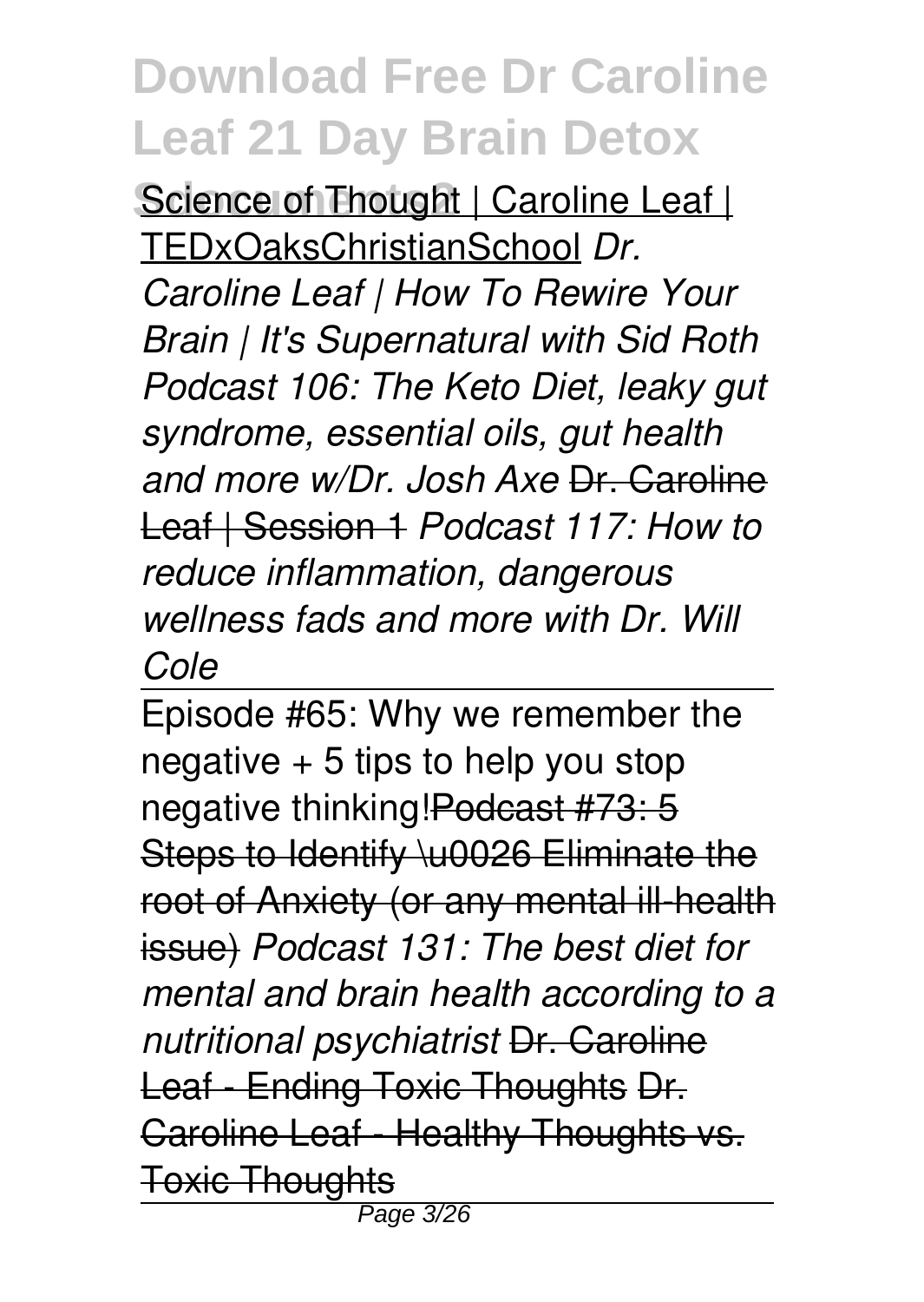**Neuroscientist Explains Brain \u0026** Mind ConnectionDr. Caroline Leaf: Switch on Your Brain (Part 1) (April 25, 2016)

Eat and Think Yourself Smart - Dr. Caroline Leaf*Dr. Carolyn Leaf Teaches Us How to \"Switch on Your Brain\"* Podcast 118: How to not let toxic people or words mess up your mental health and keep you stuck How to use intention to rewire your brain, with Dr. Caroline Leaf Are you using your mind just to survive - Dr. Caroline Leaf How To Detox Your Brain Part 4 Dr Caroline Leaf YouTube 720p 21-Day Brain Detox - Part 1 Dr Caroline Leaf 21 Day The 21-day Brain Detox Program is an online daily guide that takes only 7-10 minutes of your time each day. Dr. Caroline Leaf will walk you through each of the 21 days guiding you and

Page  $4/26$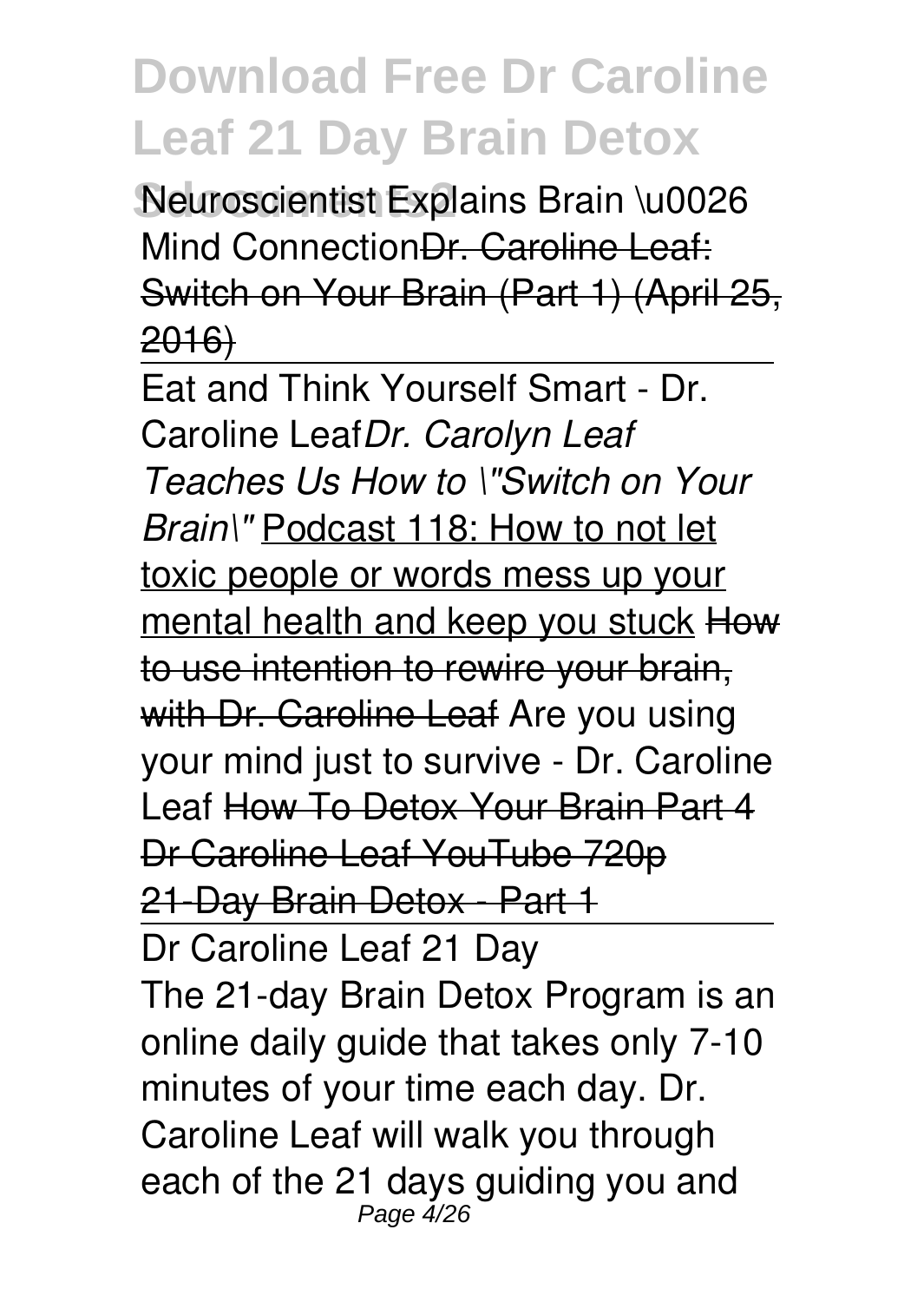**Coaching you to a toxic-free mind.** 

Dr. Leaf 21 Day Brain Detox Program Using the SWITCH app I will guide you through 5 steps over the 21 days giving you specific instructions for each day. The program is designed to help you overcome anxiety, stress, and toxic thinking habits by helping you: 1. Find the root cause of the toxic habit or mental health issue. 2. Eliminate the root cause. 3.

21 Day Brain Detox Challenge - Dr. Caroline Leaf – Dr. Leaf The 21-Day Brain Detox Plan is an online daily guide that takes only 7-10 minutes of your time each day. I will walk you through each of the 21 days guiding you and coaching you to a Page 5/26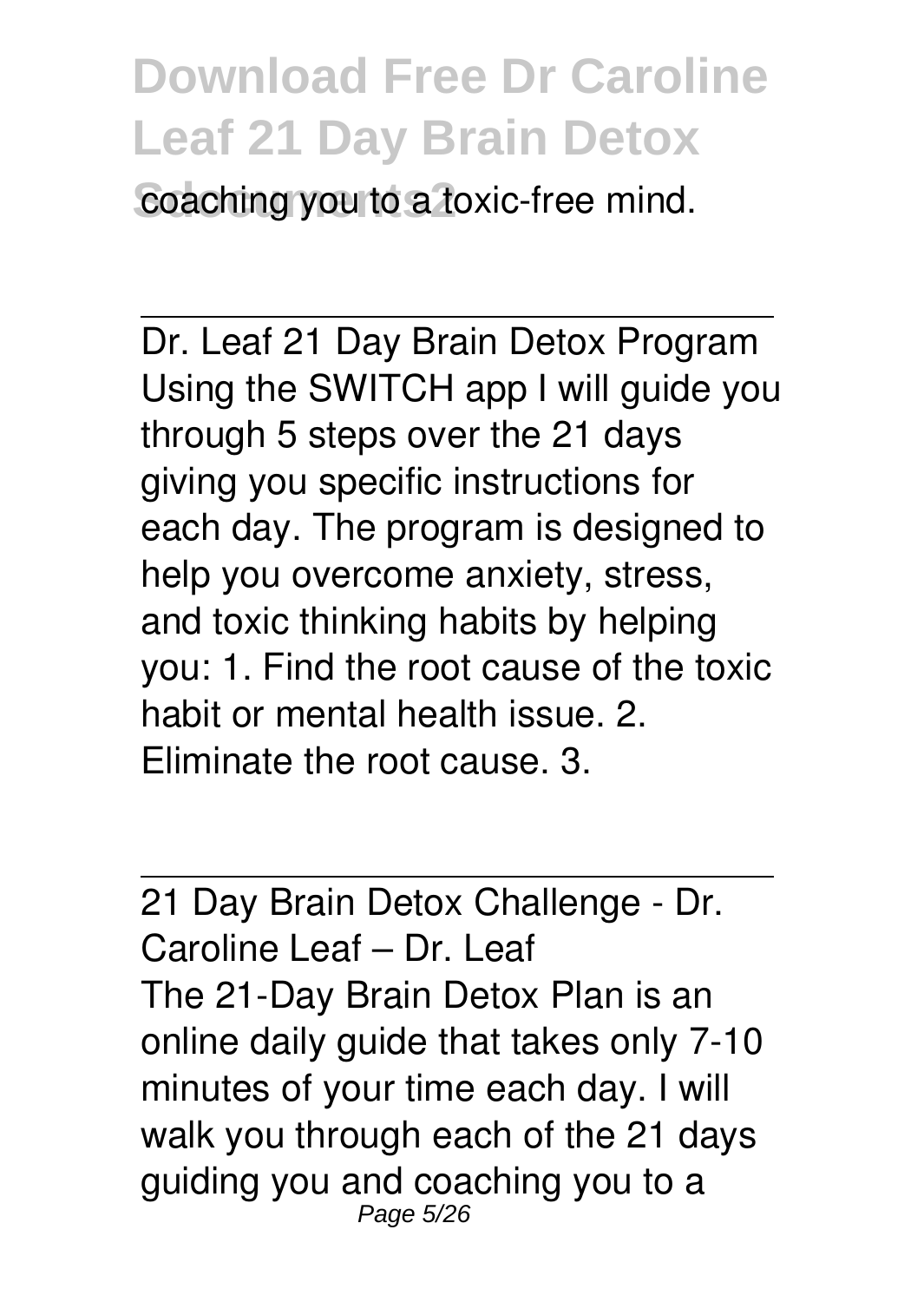toxic-free mind. This program is being used by 1000's of people everyday who wish to live a toxic-free life.

21-Day Brain Detox Online Course Gift ... - Dr. Caroline Leaf Dr. Caroline Leaf, the creator of the 21 Day Brain Detox, has an impressive resume of education and experience. The cognitive neuroscientist earned her Bachelor's degree in Audiology and Logopedics before going on to earn her PhD in Communication Pathology. Dr. Leaf has spent over two decades gaining clinical and hands-on experience.

Our Review of the 21 Day Brain Detox: Good Advice or No? 21 Day Detox with Dr. Caroline Leaf - Page 6/26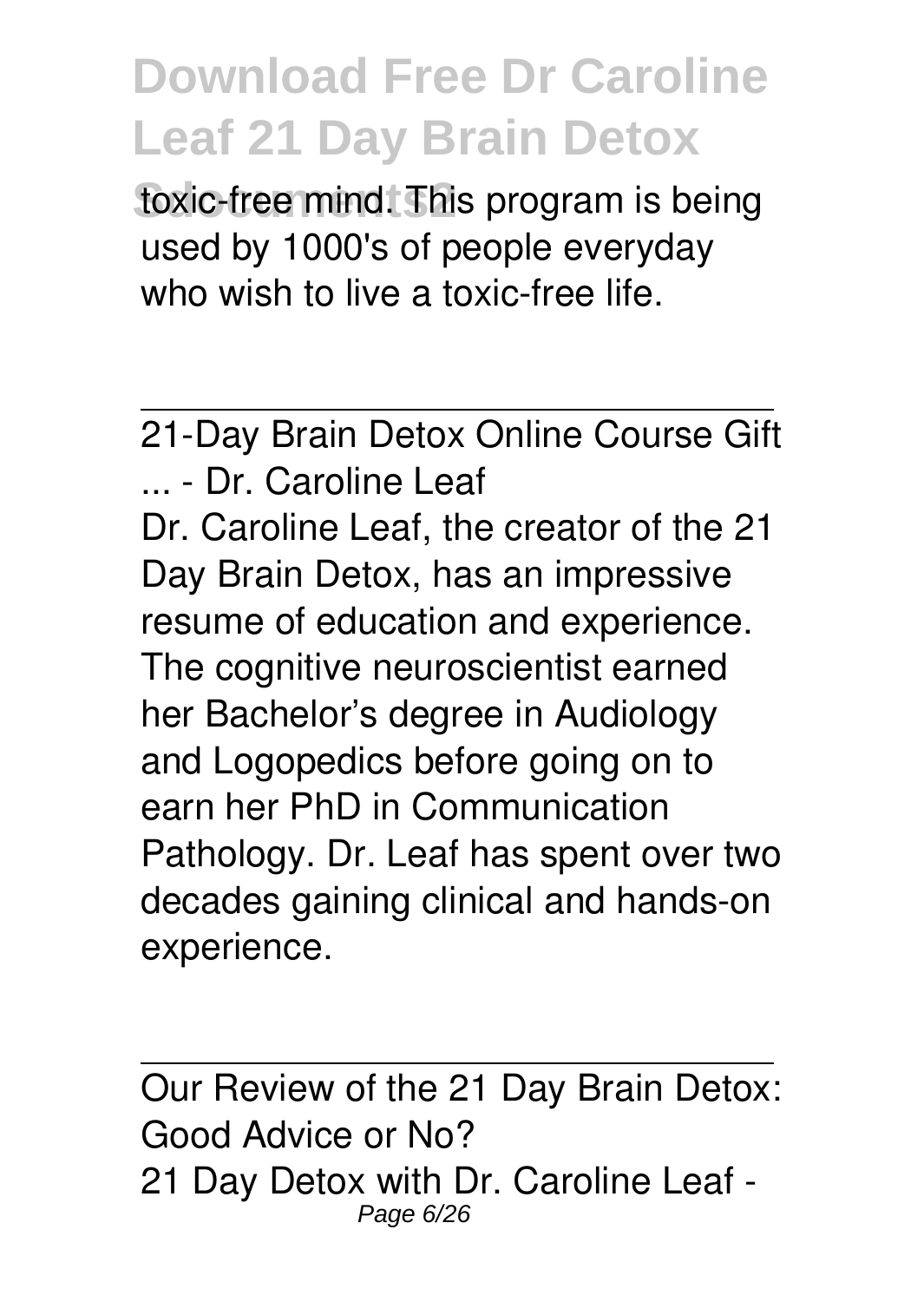**YouTube Enjoy the videos and music** you love, upload original content, and share it all with friends, family, and the world on YouTube.

21 Day Detox with Dr. Caroline Leaf - YouTube

1-16 of 32 results for "dr caroline leaf 21 day brain detox" Switch On Your Brain: The Key to Peak Happiness, Thinking, and Health. by Dr. Caroline Leaf | Aug 4, 2015. 4.6 out of 5 stars 3,160. Paperback \$12.59 \$ 12. 59 \$13.99 \$13.99. Get it as soon as Wed, Oct 14. FREE Shipping on your first order shipped by Amazon ...

Amazon.com: dr caroline leaf 21 day brain detox Dr. Leaf Online App Bundle Online Page 7/26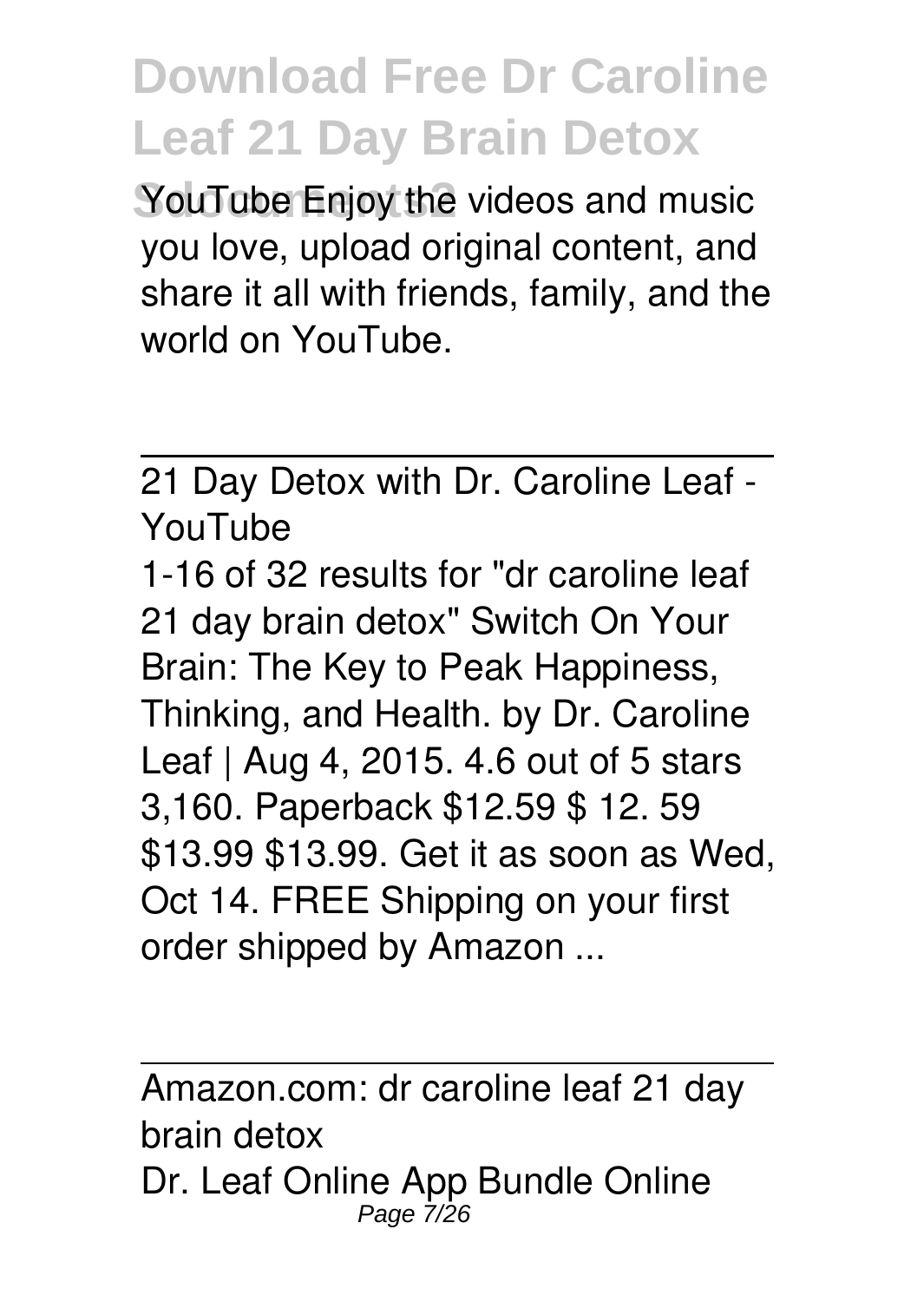**Course (w/ Redemption Code) Dr.** Leaf Online App Bundle Online Course (w/ Redemption Code) \$75.00 ... 21-Day Brain Detox Online Course Gift Card (w/ Redemption Code) \$29.00 Coaching Club. Coaching Club \$20.00 ...

All - Dr. Caroline Leaf – Dr. Leaf Dr. Caroline Leaf is a communication pathologist and cognitive neuroscientist with a Masters and PhD in Communication Pathology and a BSc Logopaedics, specializing in cognitive and metacognitive neuropsychology. Since the early 1980s she has researched the mindbrain connection, the nature of mental health, and the for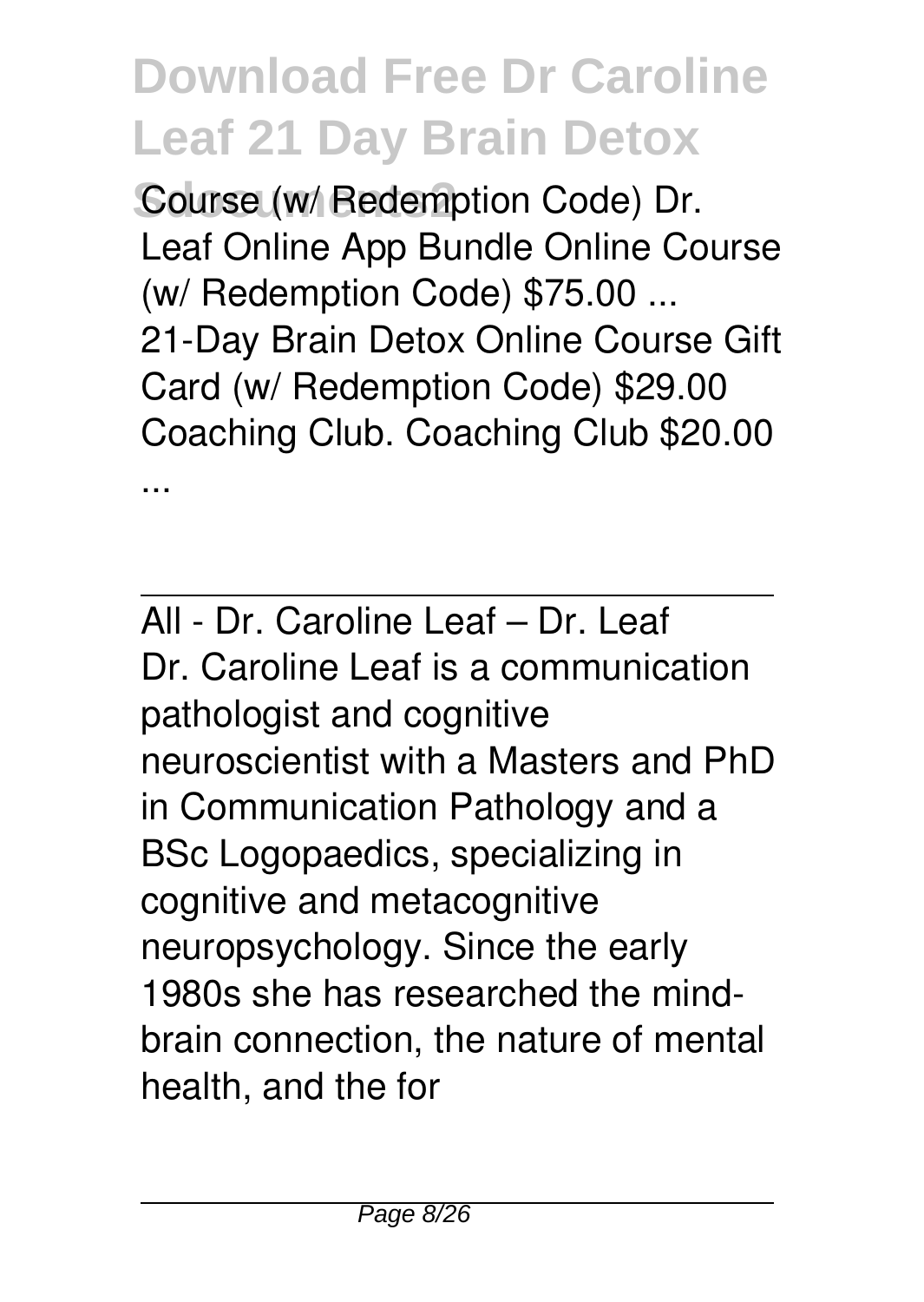**About DrnLeaf - Dr. Caroline Leaf –** Dr. Leaf

Dr. Caroline Leaf has spent the last 30 years researching the mind-brain connection, nature of mental health and formation of memory. She was one of the first in her field to study how the brain can change with directed mind input (neuroplasticity).

Store | Dr. Caroline Leaf – Dr. Leaf Dr. Caroline Leaf speaks about bringing toxic thoughts into captivity at Gracewave Church in San Diego, CA. http://gracewavechurch.org

Dr. Caroline Leaf - Bring Toxic Thoughts into Captivity ... My mission is to equip and empower you to understand and use your Page 9/26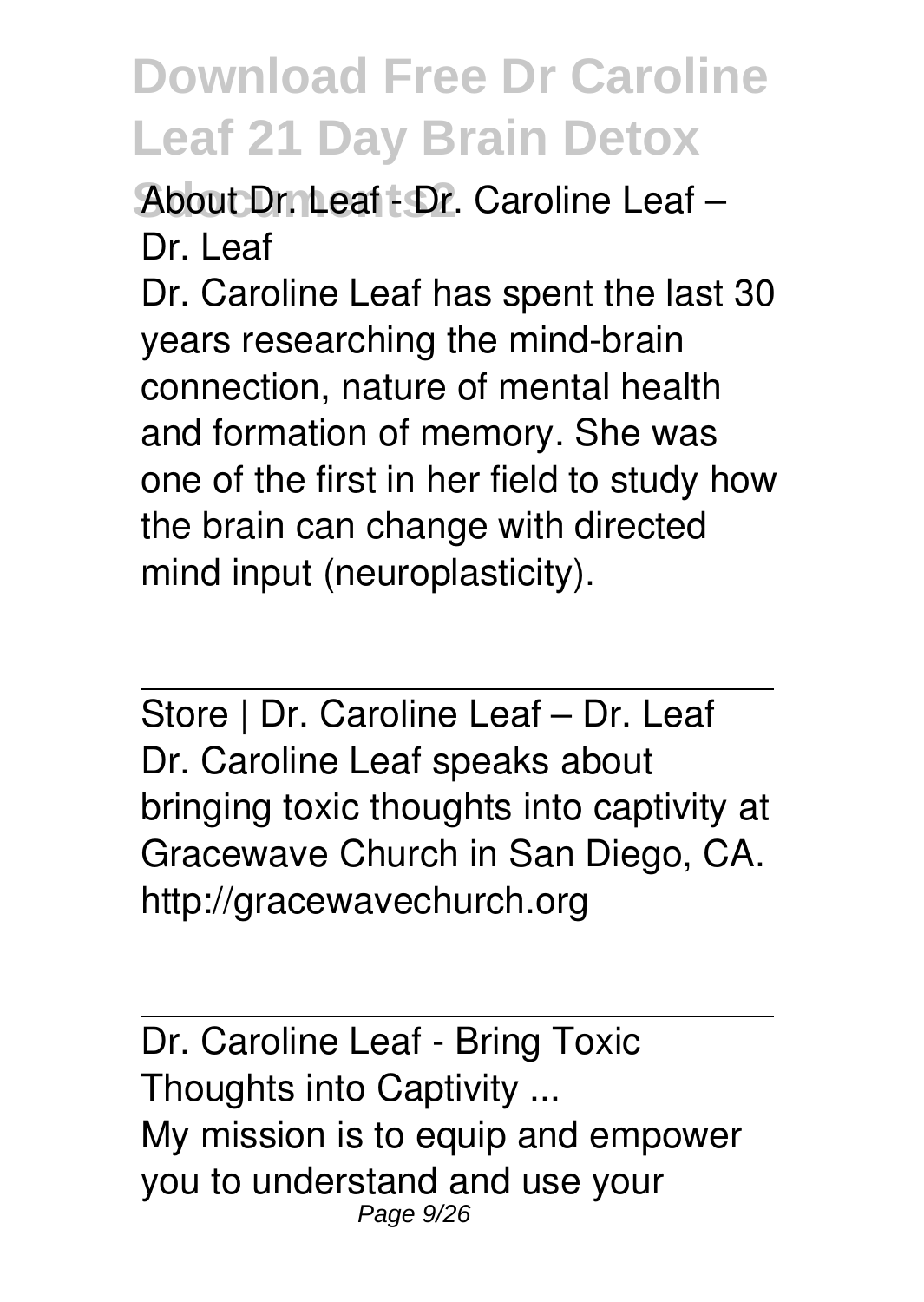**Brilliant mind to overcome mental ill**health and roadblocks, and live a more successful and...

Dr. Caroline Leaf - YouTube In "Switch On Your Brain" \* Dr. Leaf promises that in 21 days we can detoxify our minds. In the book, she makes a few great points that even while reading, helps begin the healing process before the 21-Day Detox plan.

Switch On Your Brain PDF Free Download | Free Download For ... Enjoy the videos and music you love, upload original content, and share it all with friends, family, and the world on YouTube.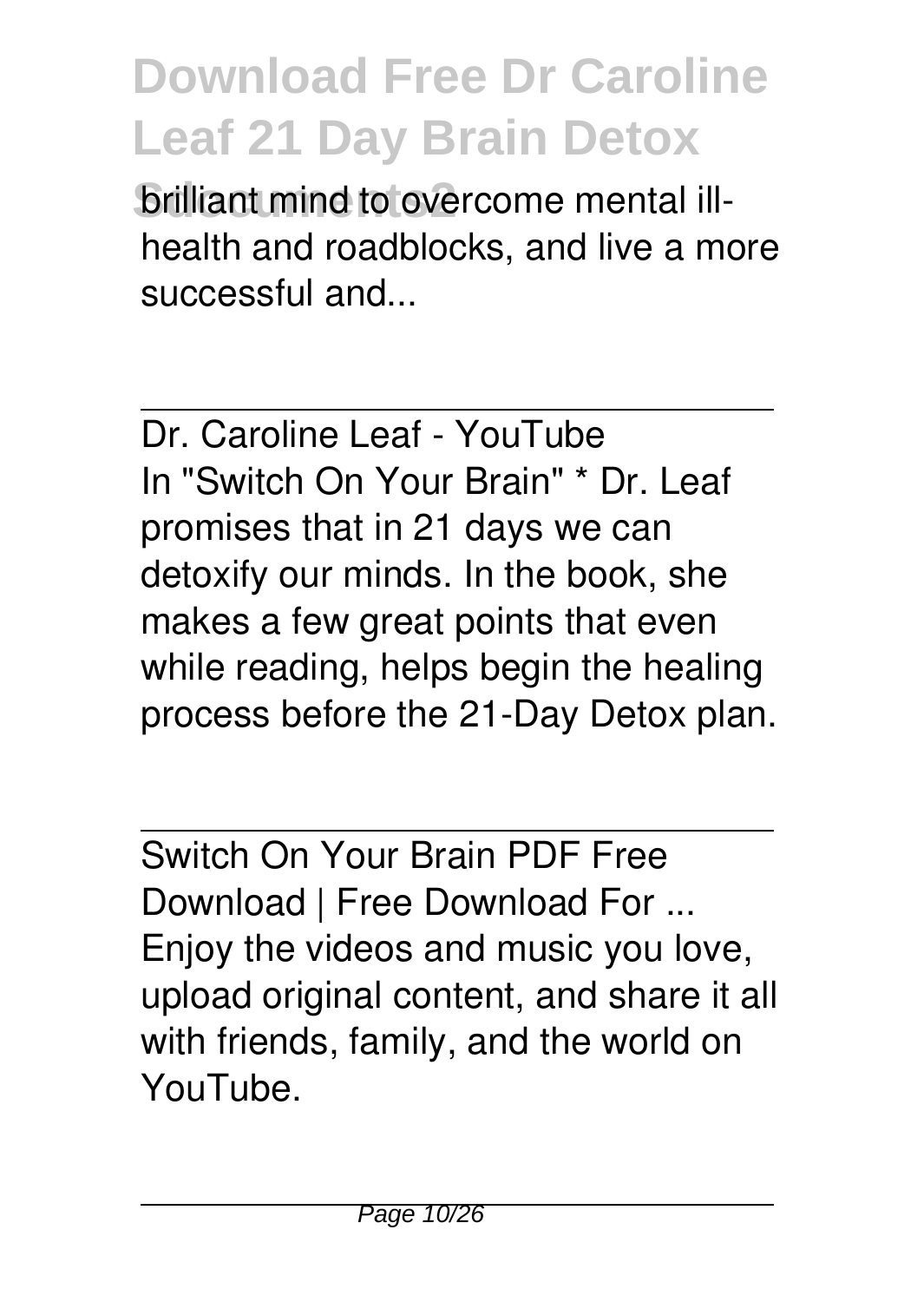**Dr.** Leaf | Toxic Emotions Part 1 -YouTube

Supported by current scientific and medical research, Dr. Caroline Leaf gives you a prescription for better health and wholeness through correct thinking patterns. She exposes the "switch" in your brain that will enable you to live a happier, healthier, more enjoyable life where you achieve your goals, get your thought life under control, and even become more intelligent.

Switch on Your Brain: Free Delivery when you spend £10 at ... door to, the broadcast as well as keenness of this dr caroline leaf 21 day brain detox pdfsdocuments2 can be taken as with ease as picked to act. Switch On Your Brain-Dr. Caroline Page 11/26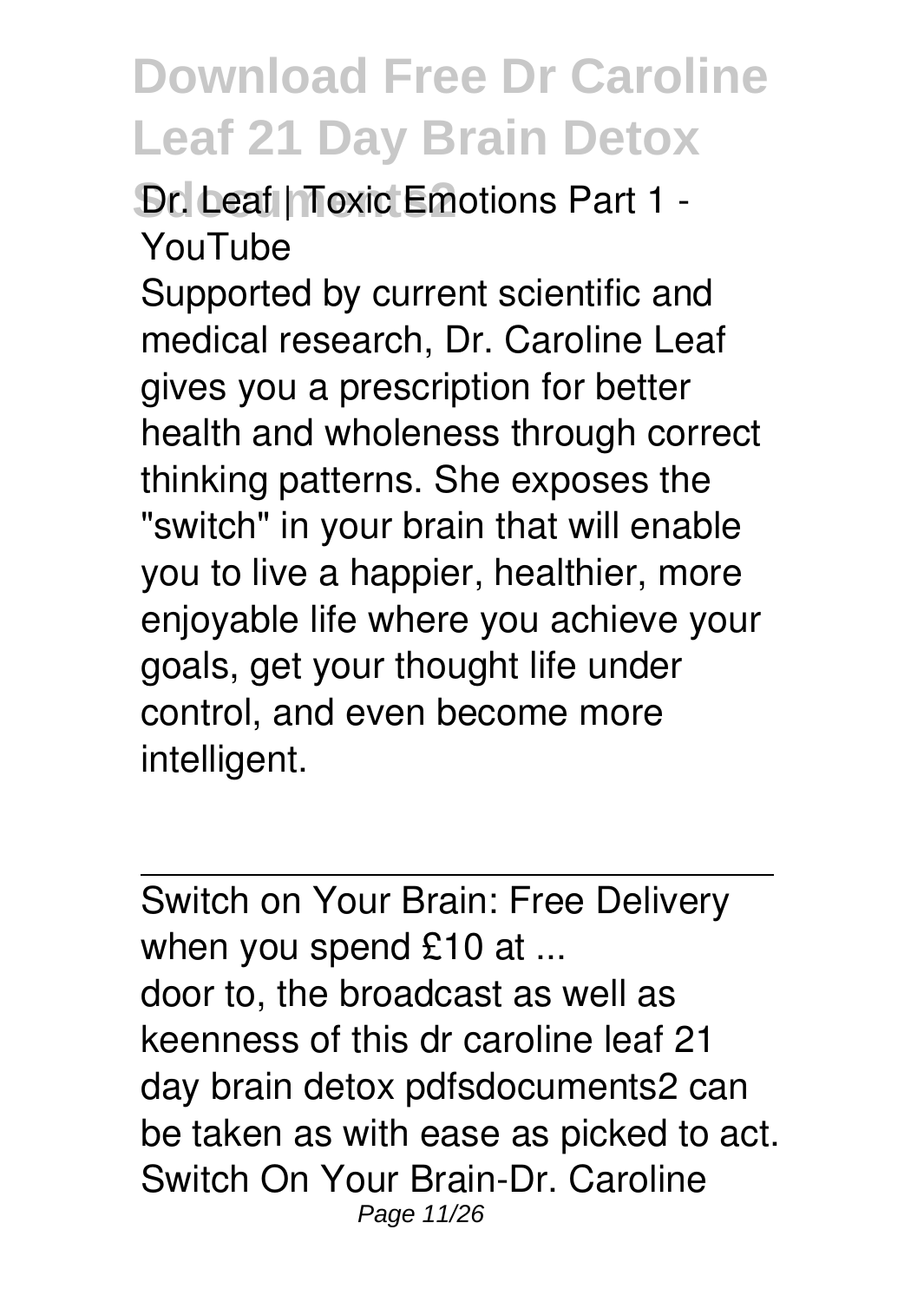Leaf 2013-09-01 According to researchers, the vast majority--a whopping 75-98 percent--of the illnesses that plague us today are a direct result of our thought life.

According to researchers, the vast majority--a whopping 75-98 percent--of the illnesses that plague us today are a direct result of our thought life. What we think about truly affects us both physically and emotionally. In fact, fear alone triggers more than 1,400 known physical and chemical responses in our bodies, activating more than thirty different hormones! Today our culture is undergoing an epidemic of toxic thoughts that, left unchecked, create ideal conditions for illnesses. Supported by current scientific and Page 12/26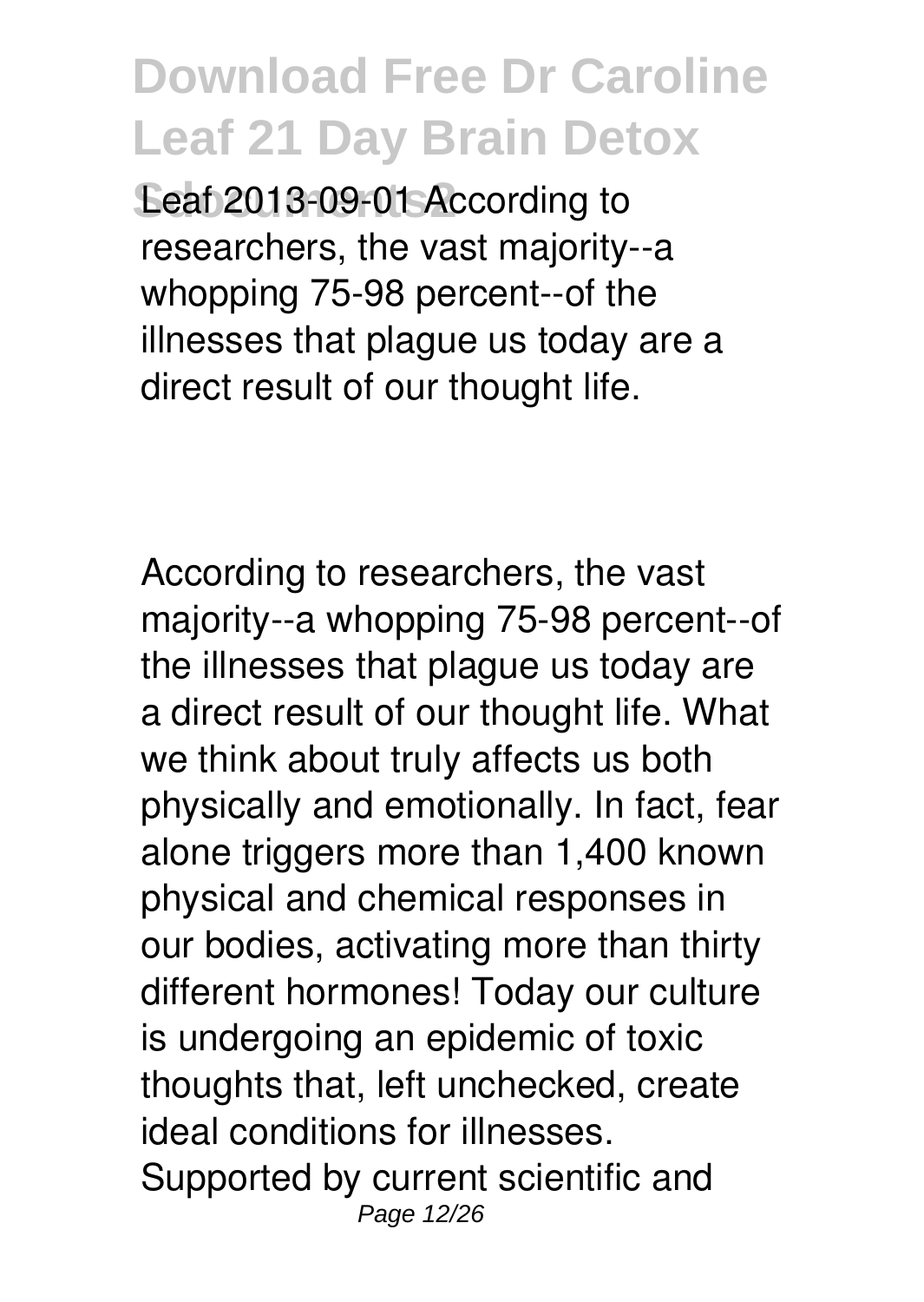medical research, Dr. Caroline Leaf gives readers a prescription for better health and wholeness through correct thinking patterns, declaring that we are not victims of our biology. She shares with readers the "switch" in our brains that enables us to live happier, healthier, more enjoyable lives where we achieve our goals, maintain our weight, and even become more intelligent. She shows us how to choose life, get our minds under control, and reap the benefits of a detoxed thought life.

Toxic thoughts, depression, anxiety--our mental mess is frequently aggravated by a chaotic world and sustained by an inability to manage our runaway thoughts. But we shouldn't settle into this mental mess as if it's just our new normal. There's Page 13/26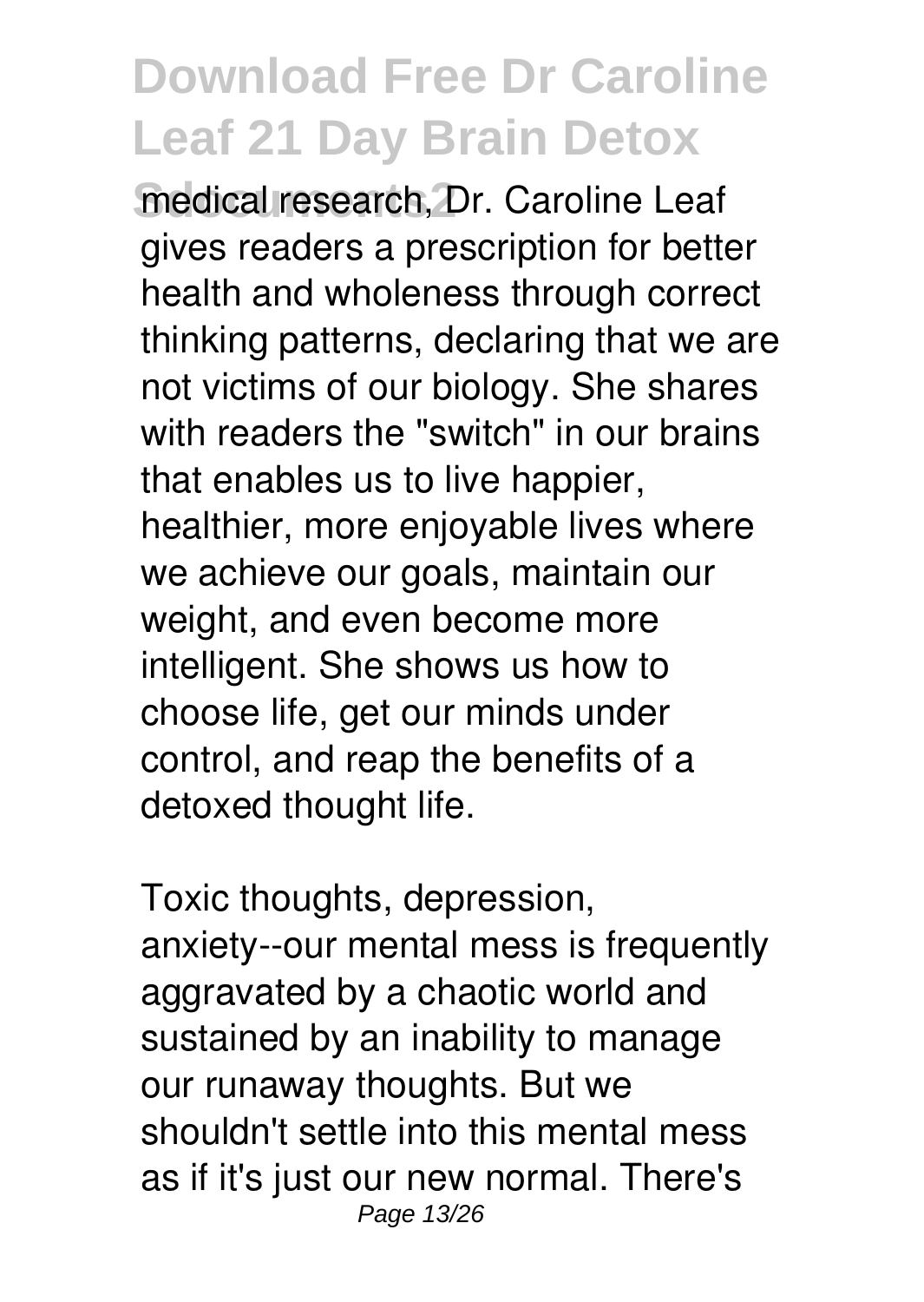**Sdocuments2** hope and help available to us--and the road to healthier thoughts and peak happiness may actually be shorter than you think. Backed by clinical research and illustrated with compelling case studies, Dr. Caroline Leaf provides a scientifically proven five-step plan to find and eliminate the root of anxiety, depression, and intrusive thoughts in your life so you can experience dramatically improved mental and physical health. In just 21 days, you can start to clean up your mental mess and be on the road to wholeness, peace, and happiness.

We all want to be more at peace, to be happier and healthier, but we often don't know how to go about it. Everything we try seems to fall short of true change. Dr. Caroline Leaf knows that we cannot change anything until Page 14/26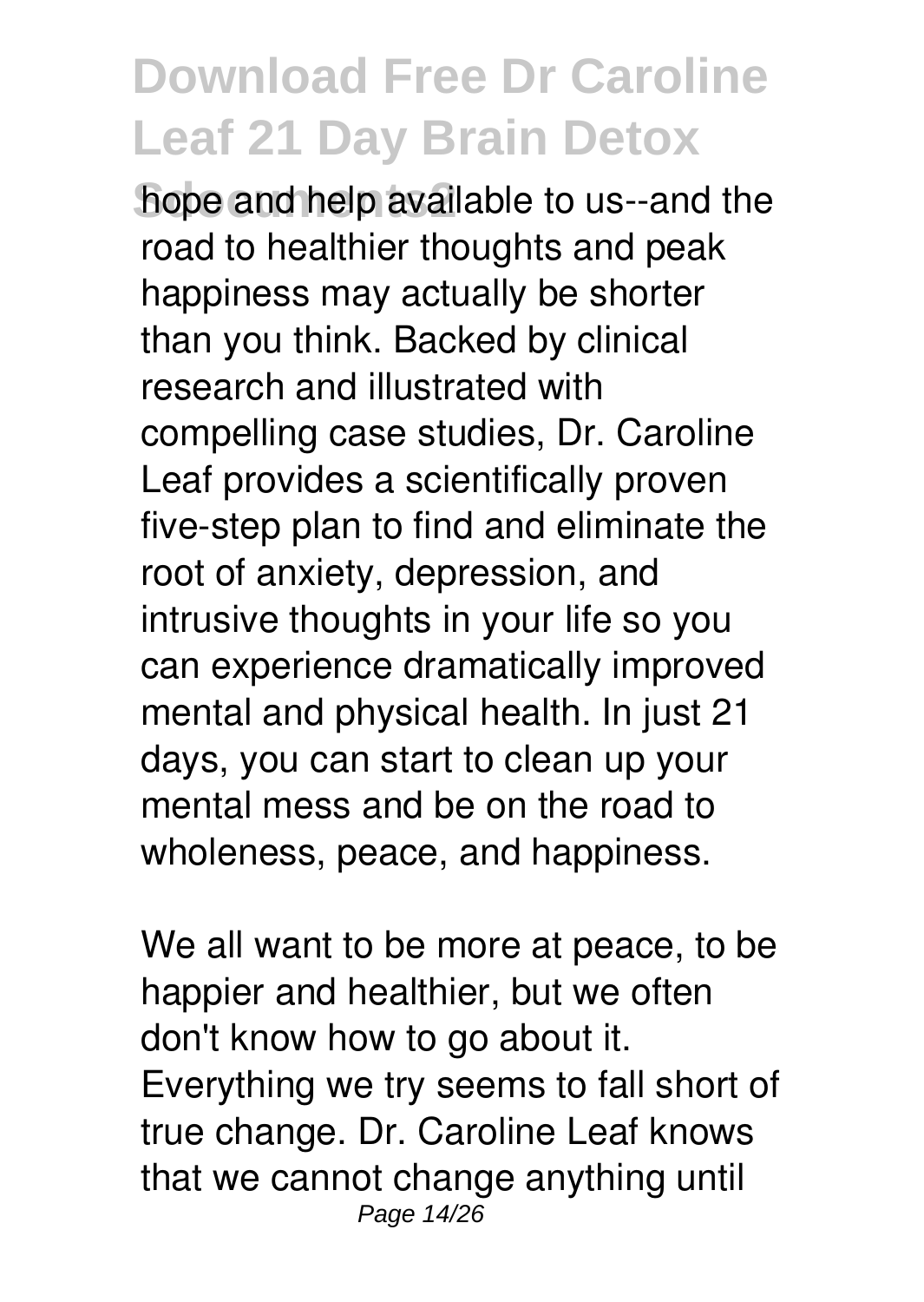we change our thinking. This follow-up to her bestselling book will help readers apply the science and wisdom of Switch On Your Brain to their daily lives so that they can detox their thinking and experience improved happiness and health. Each of the keys in the Switch On Your Brain Workbook pairs science with Scripture, asking penetrating personal questions in order to understand the impact of our thought lives on our brains, bodies, and lifestyles. Discussion sections help readers see vital connections between our body of scientific knowledge and the Bible. Recommended reading lists are included for those who wish to dig deeper.

Our thought lives have incredible power over our mental, emotional, and Page 15/26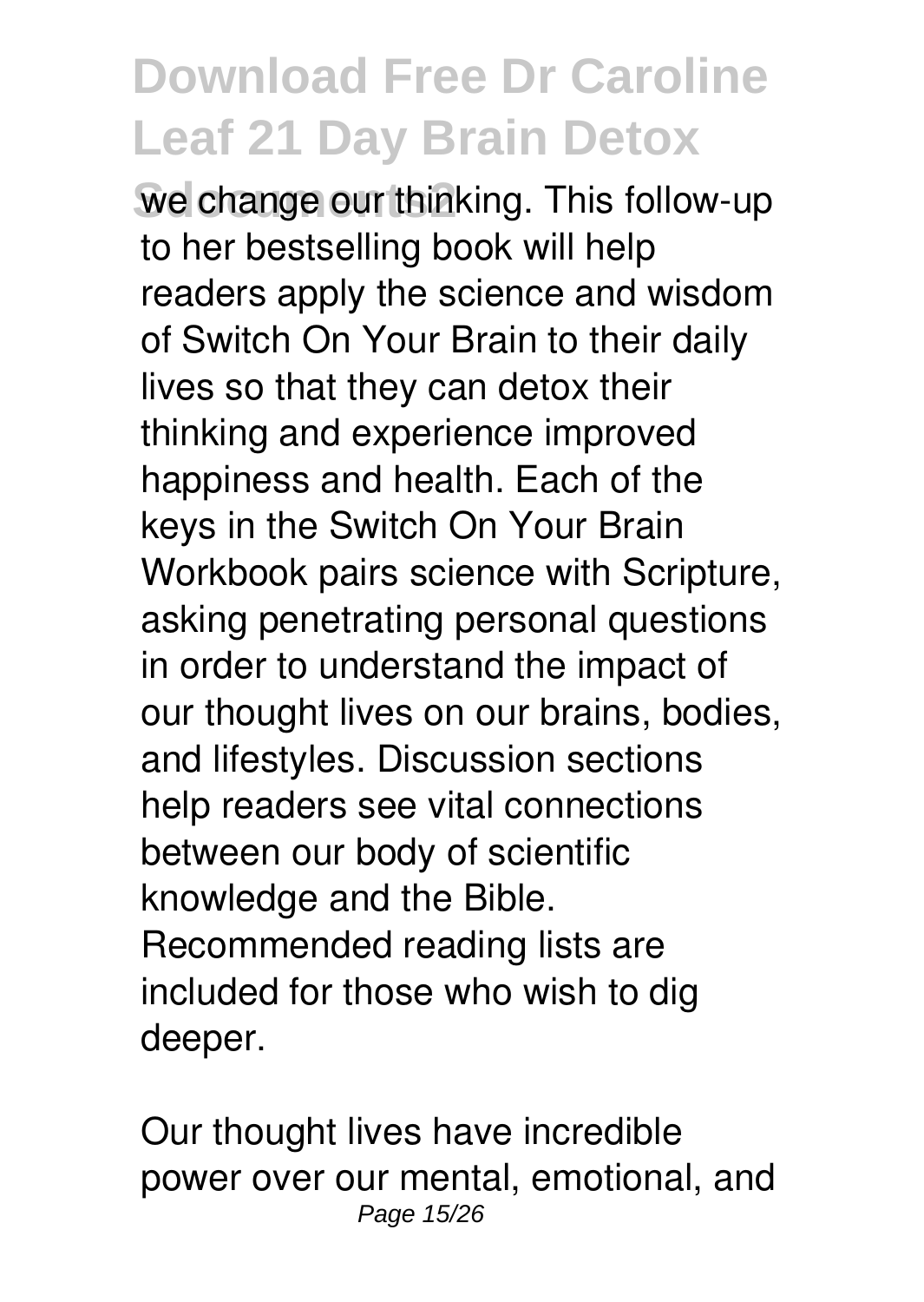even physical well-being. In fact, our thoughts can either limit us to what we believe we can do or release us to experience abilities well beyond our expectations. When we choose a mindset that extends our abilities rather than placing limits on ourselves, we will experience greater intellectual satisfaction, emotional control, and physical health. The only question is . . . how? Backed by up-to-date scientific research and biblical insight, Dr. Caroline Leaf empowers readers to take control of their thoughts in order to take control of their lives. In this practical book, readers will learn to use - The 5-step Switch on Your Brain Learning Program, to build memory and learn effectively - The Gift Profile, to discover the unique way they process information - The Mindfulness Guide, to optimize their thought life Page 16/26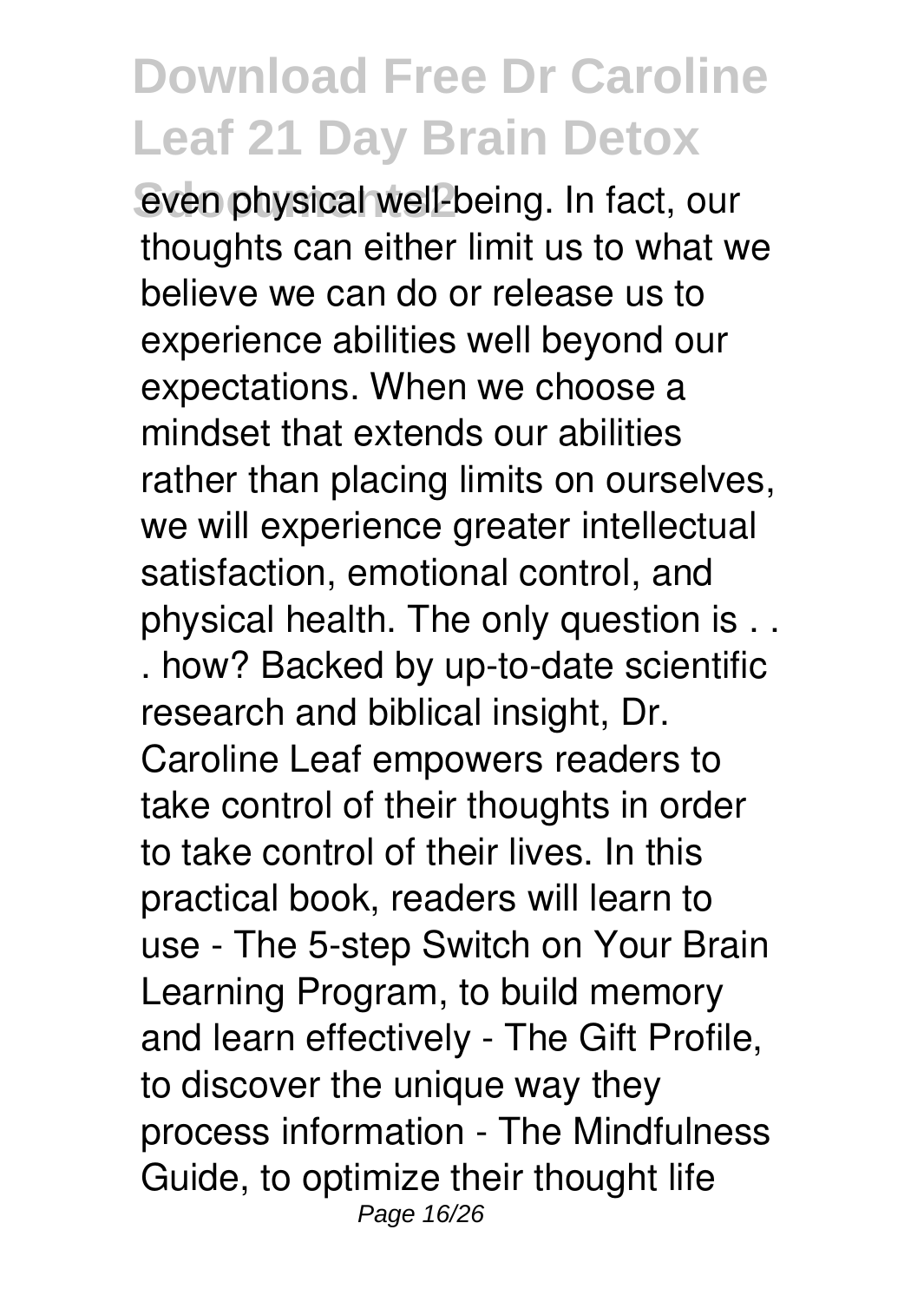**Sand find their inner resilience Dr. Leaf** shows readers how to combine these powerful tools in order to improve memory, learning, cognitive and intellectual performance, work performance, physical performance, relationships, emotional health, and most importantly a meaningful life well lived. Each of us has significant psychological resources at our fingertips that we can use in order to improve our overall well-being. Dr. Leaf shows us how to harness those resources to unlock our hidden potential.

There are a lot of personality and intelligence tests out there designed to label you and put you in a particular box. But Dr. Caroline Leaf says there's much more to you than a personality profile can capture. In fact, you cannot Page 17/26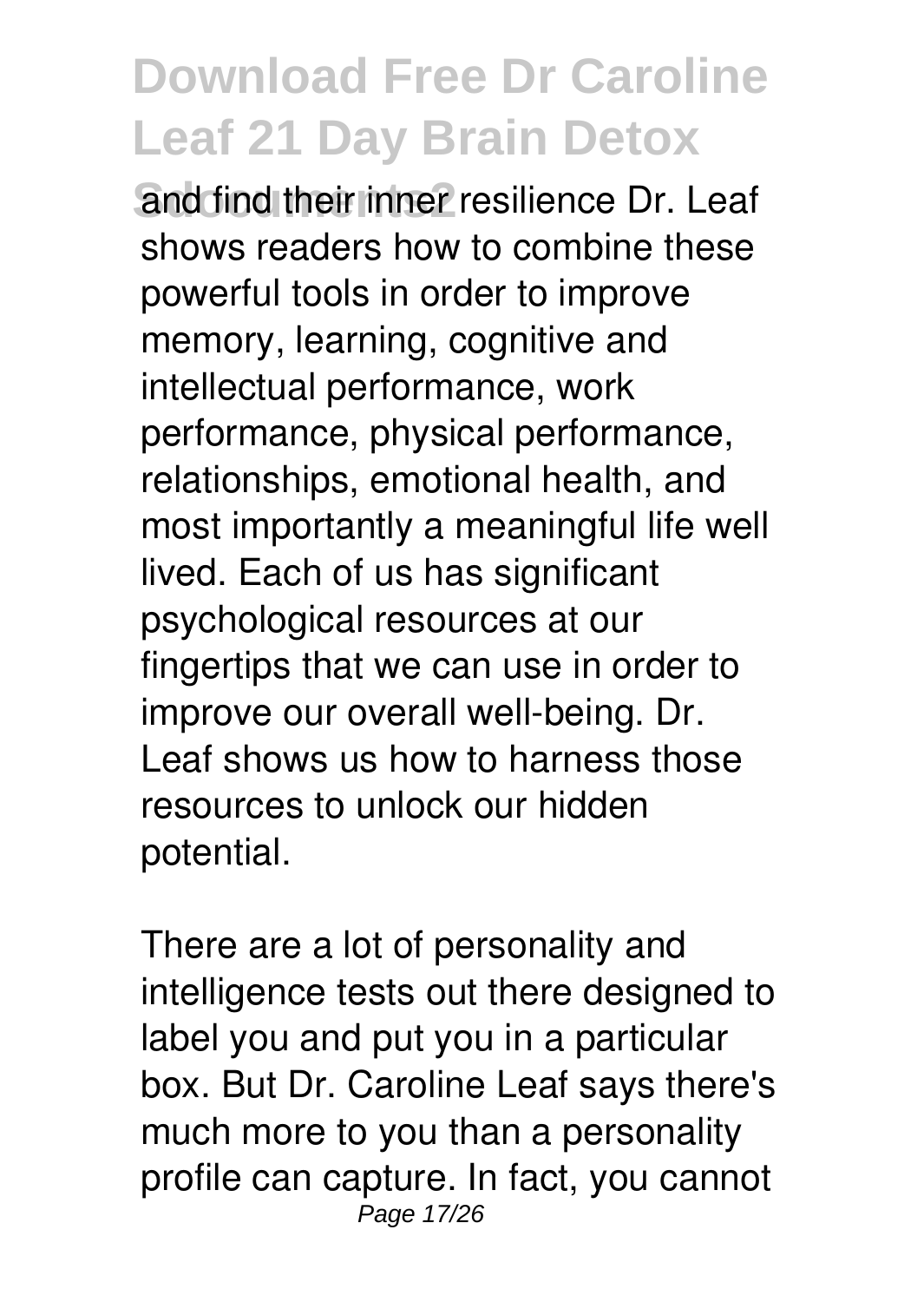be categorized! In this fascinating book, she takes readers through seven steps to rediscover and unlock their unique design--the brilliantly original way each person thinks, feels, relates, and makes choices--freeing them from comparison, envy, and jealousy, which destroy brain tissue. Readers learn to be aware of what's going on in their own minds and bodies, to lean in to their own experience rather than trying to forcefully change it, and to redefine what success means to them. Released from the suffocating box of expectations, they'll embrace their true identity and develop a clear sense of divine purpose in their lives. Knowing and understanding our identity empowers our choices. Unlocking one's you quotient is not optional--it is essential.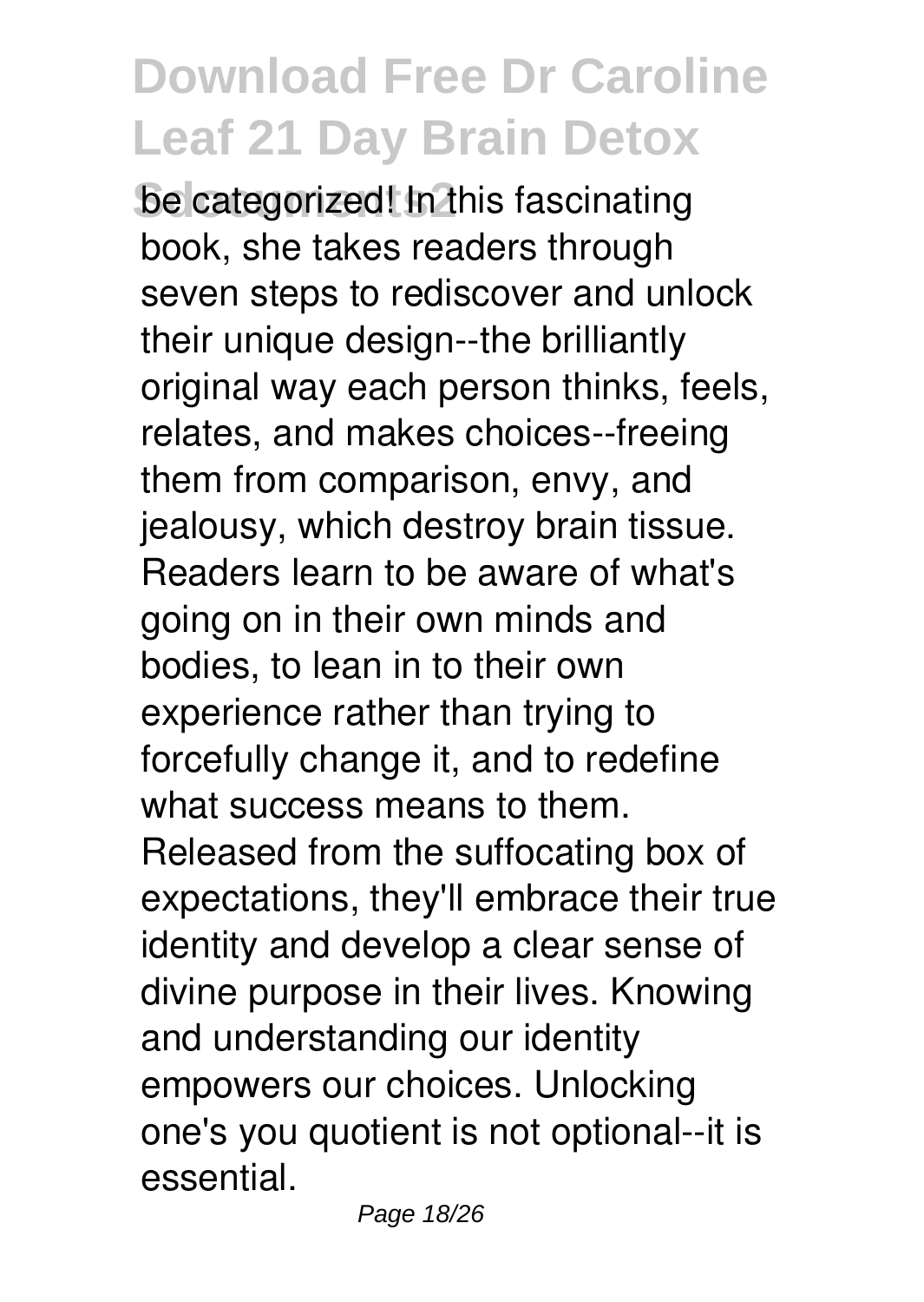Science is beginning to understand that our thinking has a deep and complicated relationship with our eating. Our thoughts before, during, and after eating profoundly impact our food choices, our digestive health, our brain health, and more. Yet most of us give very little thought to our food beyond taste and basic nutritional content. In this revolutionary book, Dr. Caroline Leaf packs an incredible amount of information that will change readers' eating and thinking habits for the better. Rather than getting caught up in whether we should go raw or vegan, gluten-free or paleo, Leaf shows readers that every individual is unique, has unique nutritional needs, and has the power to impact their own health through the right thinking. There's no one perfect solution. Page 19/26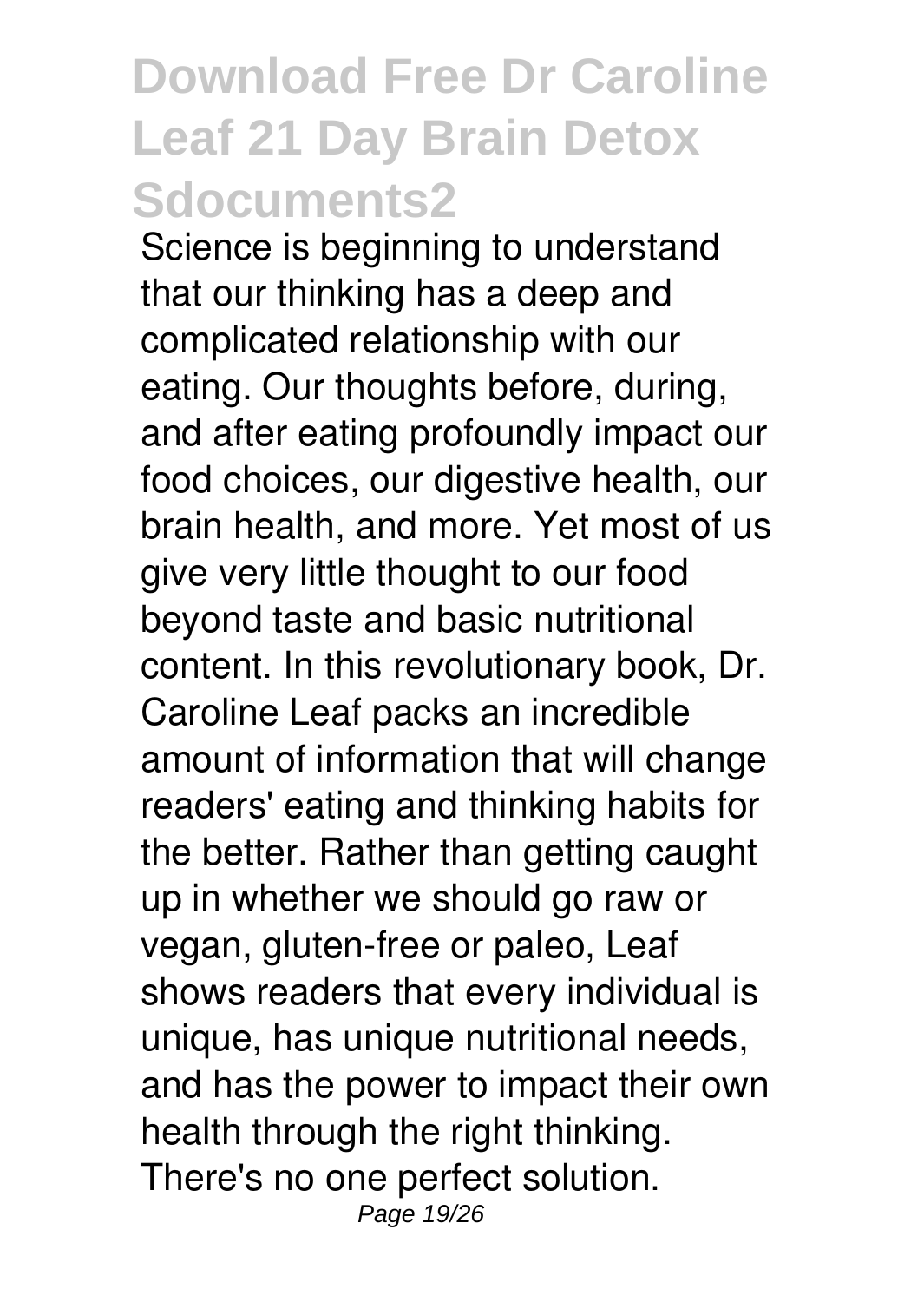**Rather, she shows us how to change** the way we think about food and put ourselves on the path towards health. Anyone who is tired of traditional diet plans that don't work, who struggles with emotional eating, or who simply isn't satisfied with their level of health will find in this book the key to discovering how they can begin developing a healthier body, brain, and spirit.

According to researchers, the vast majority--a whopping 75-98 percent--of the illnesses that plague us today are a direct result of our thought life. What we think about truly affects us both physically and emotionally. In fact, fear alone triggers more than 1,400 known physical and chemical responses in our bodies, activating more than thirty different hormones! Today our culture Page 20/26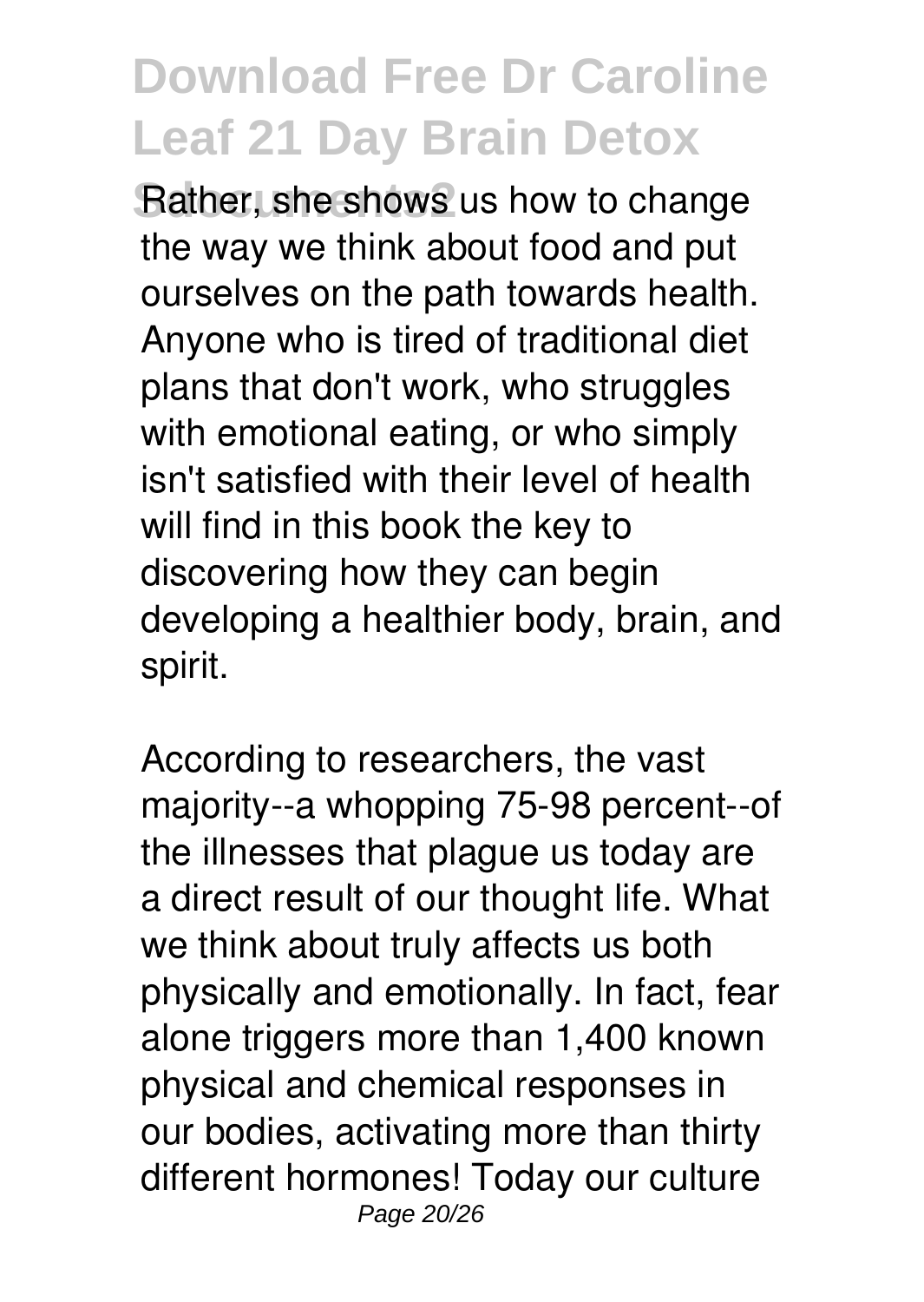**is undergoing an epidemic of toxic** thoughts that, left unchecked, create ideal conditions for illnesses. In Switch On Your Brain, Dr. Caroline Leaf gave readers a prescription for better health and wholeness through correct thinking patterns. Now she helps readers live out their happier, healthier, more enjoyable lives every day with this devotional companion to her bestselling book. Readers will find here encouragement and strategies to reap the benefits of a detoxed thought life--every day!

New York Times bestselling authors Dr. Daniel Amen and Tana Amen are ready to lead you to victory...The Brain Warrior's Way is your arsenal to win the fight to live a better life. The Amens will guide you through the process, and give you the tools to take Page 21/26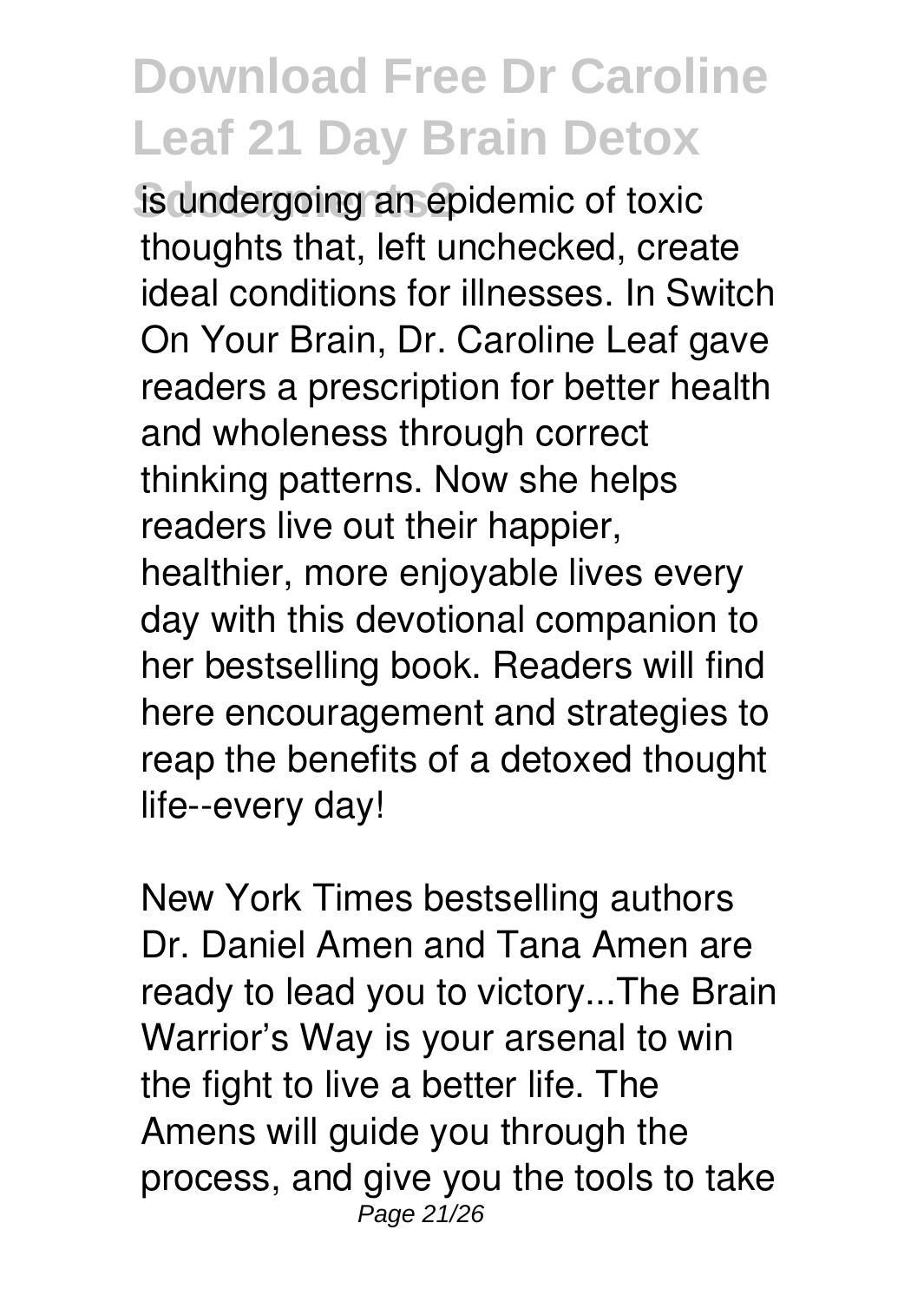**Control. So if you're serious about** your health, either out of desire or necessity, it's time to arm yourself and head into battle. When trying to live a healthy lifestyle, every day can feel like a battle. Forces are destroying our bodies and our minds. The standard American diet we consume is making us sick; we are constantly bombarded by a fear-mongering news media; and we're hypnotized by technical gadgets that keep us from our loved ones. Even our own genes can seem like they're out to get us. But you can win the war. You can live your life to the fullest, be your best, and feel your greatest, and the key to victory rests between your ears. Your brain runs your life. When it works right, your body works right, and your decisions tend to be thoughtful and goal directed. Bad choices, however, can Page 22/26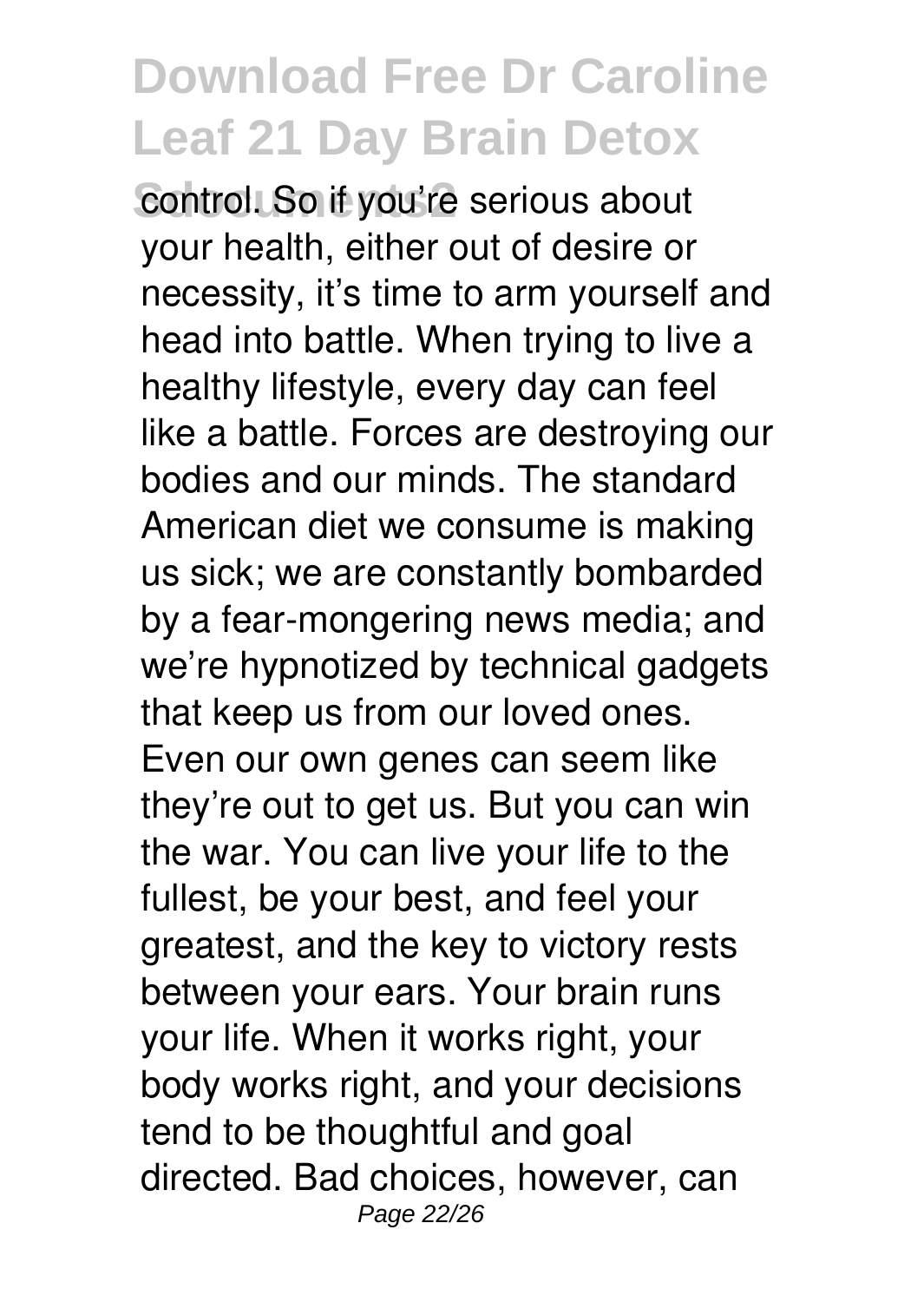lead to a myriad of problems in your body. Studies have shown that your habits turn on or off certain genes that make illness and early death more or less likely. But you can master your brain and body for the rest of your life with a scientifically-designed program: the Brain Warrior's Way. Master your brain and body for the rest of your life. This is not a program to lose 10 pounds, even though you will do that—and lose much more if needed. You can also prevent Alzheimer's, reverse aging, and improve your: -Overall health -Focus -Memory -Energy -Work -Mood Stability -Flexibility -Inner Peace -Relationships The Amens have helped tens of thousands of clients over thirty years, and now they can help you. It is time to live a better life—right now!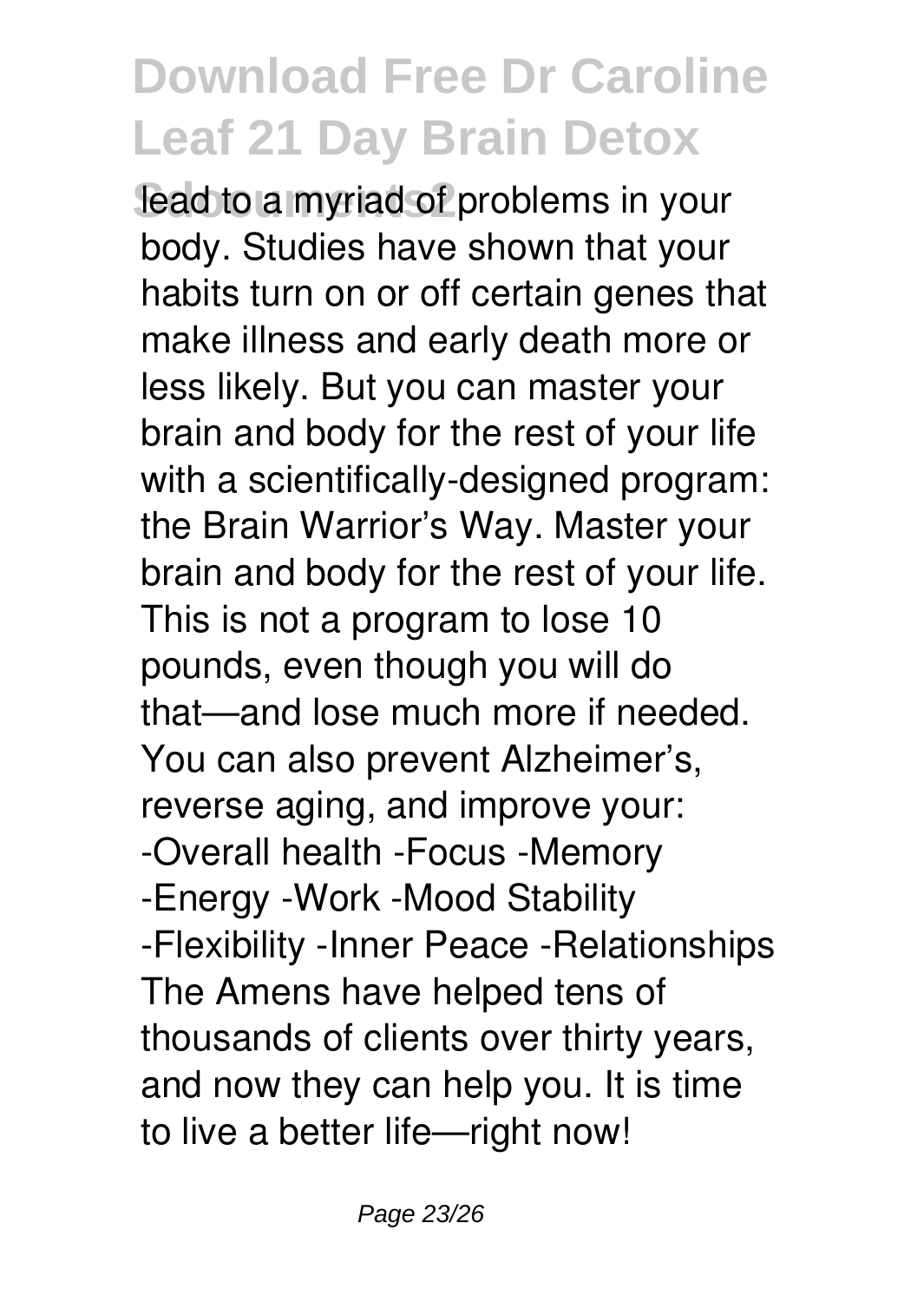**Book Summary of Switch On Your** Brain with Hope The author begins each chapter by linking scripture and scientific concepts. According to the author, most trained professionals saw the brain as a fixed machine for thousands of years. Until recently, treatment of conditions and damage was to compensate for loss of function, not to restore it. The author notes that she was trained to think this way as a doctor, which conflicted with her religious understanding of mental suffering and limitations. Her experience with patients showed the opposite: that the brain can not only endure a lot, it can heal and grow despite neurological adversity!

Although many of us prioritize our physical health through exercise and healthy eating, we often forget to Page 24/26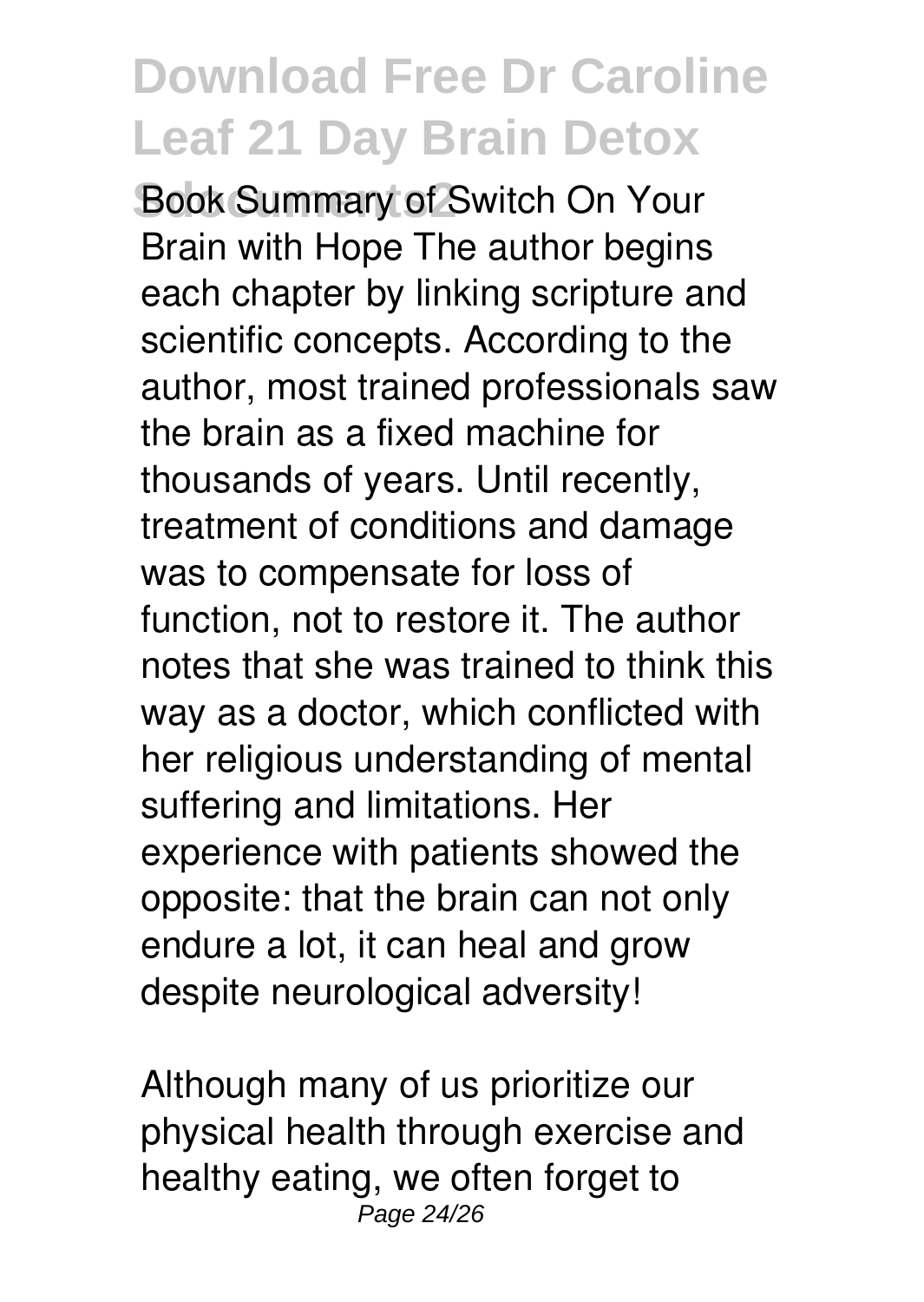spend time boosting our mind, mood, and mental health. Yet the mind is the source of all our thoughts, words, and actions; when our thinking is unhealthy, our lives will be unhealthy--even if we go to the gym seven times a week and eat kale every day. It is so important that we focus on mental self-care and reducing daily stress, since mental toughness and resilience will get us through difficult times and help us achieve success in every area of our lives. Using the incredible power of our minds, we can persist and grow in response to life's challenges. Let bestselling author and neuroscientist Dr. Caroline Leaf help you change your life by changing your mind with 101 simple ways to reduce stress. With simple strategies for mental self-care, we can change the way we think and how we live our Page 25/26